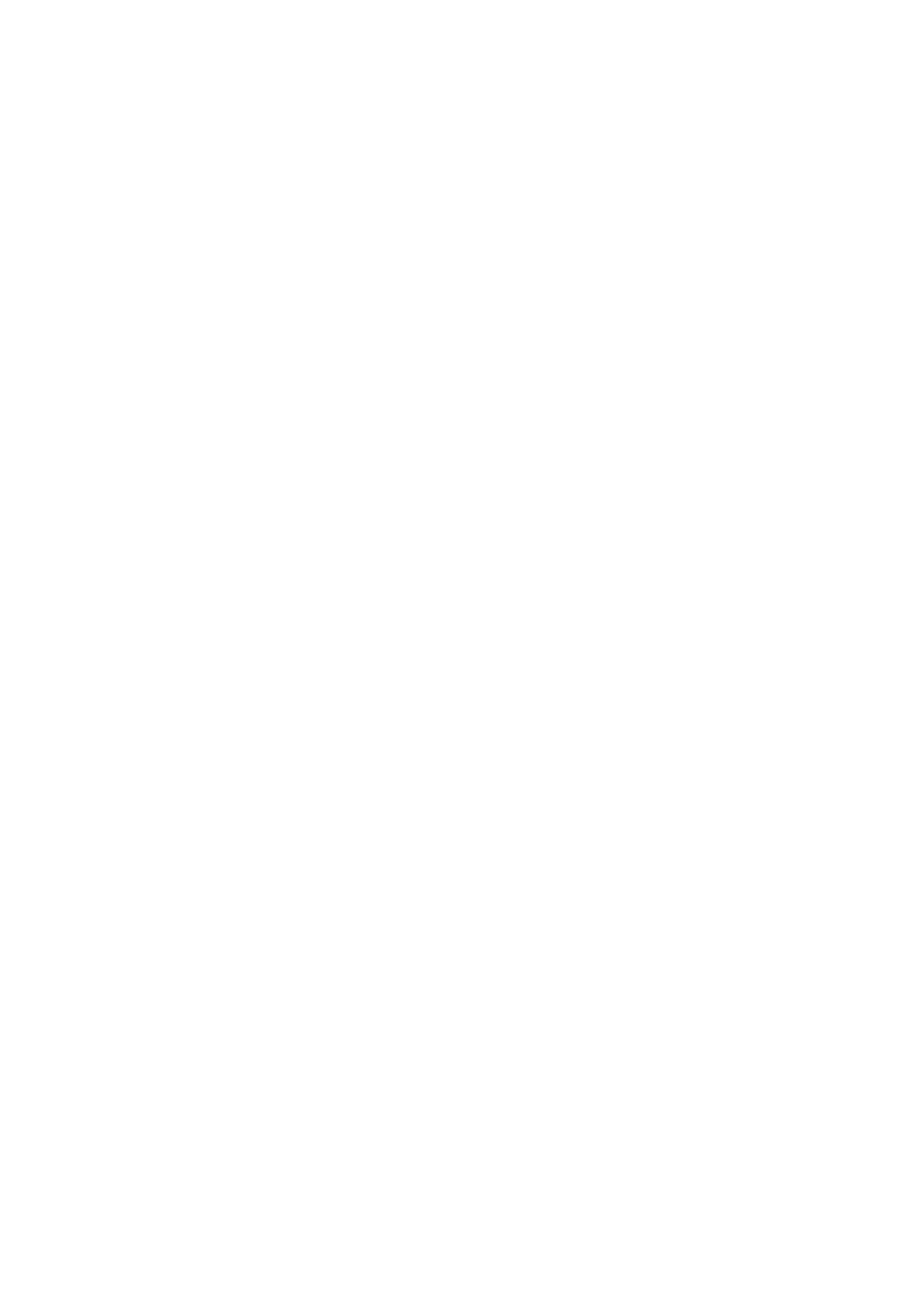#### Introduction 3

#### Abstract

Support Vector Machines using ANOVA Decomposition Kernels (SVAD) [Vapng] are a way of imposing a structure on multi-dimensional kernels which are generated as the tensor product of one-dimensional kernels. This gives more accurate control over the capacity of the learning machine (VCdimension). SVAD uses ideas from ANOVA decomposition methods and extends them to generate kernels which directly implement these ideas.

SVAD is used with spline kernels and results show that SVAD performs better than the respective non ANOVA decomposition kernel. The Boston housing data set from UCI has been tested on Bagging [Bre94] and Support Vector methods before [DBK+97] and these results are compared to the SVAD method.

### 1 Introduction

In this paper we will introduce ANOVA kernels for support vector machines. We firstly introduce multiplicative kernels, which form the basis of the ANOVA kernels, then we introduce the general ANOVA decomposition idea. From this we derive ANOVA kernels and lastly show some experimental results on a well known data set.

#### 2 Multiplicative Kernels

There is a whole set of kernels, the multi-dimensional case of which is calculated as the product of the one-dimensional case.

If the one-dimensional case is  $k(x^i, y^i)$  then the n-dimensional case is

$$
K(x, y) = \prod_{i=1}^{n} k(x^i, y^i)
$$

Such kernels include Spline kernels with an infinite number of nodes, which allow approximation of a function using the support vectors as nodes  $[*VGS97*]$ <sup>1</sup>.

$$
k(x,y) = \int_0^{\min(x,y)} (x-t)^d (y-t)^d dt + \sum_{r=0}^d x^r y^r
$$

In the linear case  $(d = 1)$ :

$$
k(x, y) = 1 + xy + \frac{1}{2}|x - y| \min(x, y)^{2} + \frac{\min(x, y)^{3}}{3}
$$
 (1)

<sup>&</sup>lt;sup>1</sup>This kernel requires all values to be positive.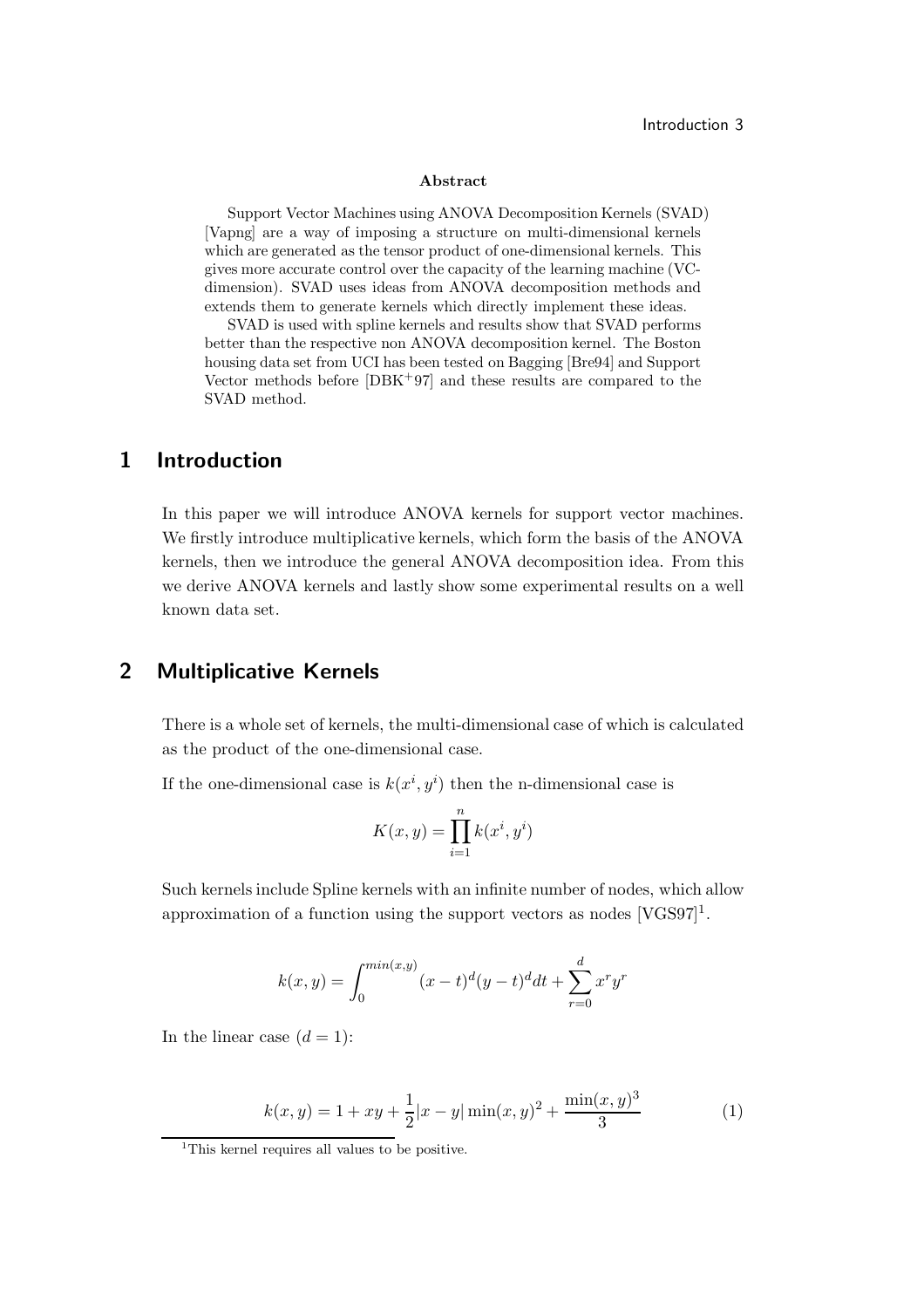It is also possible to use RBF Kernels [Vap95]

$$
k(x, y) = \exp^{-\gamma(x - y)^2}
$$

or regularized Fourier transforms [VGS97][Vapng]

$$
\phi(x) = \frac{a_0}{\sqrt{2}} + \sum_{i=1}^{\infty} q^i (a_i \sin ix + b_i \cos ix)
$$

and

$$
k(x, y) = \frac{1 - q^2}{2(1 - 2q\cos(x - y) + q^2)}
$$

These kernels all consider the combination of all coordinates of two examples. This however might not always be appropriate as it can produce a too rich set of functions, from which the approximation is choosen. Quite often it might be preferable to analyse the combination of subsets of coordinates [Vapng]. In other words, the kernel is a sum of terms, each of which is the value of only a small number of input parameters.

### 3 ANOVA Decomposition

ANOVA Decomposition is a statistical idea of analysing the variances between different variables and finding certain dependencies on subsets of variables.

The general form of an ANOVA decomposition of a function of  $n$  variables  $f(x) = f(x^1, \dots, x^n)$  can be written as

$$
f(x1,..., xn) = F0 + F1(x1,..., xn) + ... + Fn(x1,..., xn)
$$
 (2)

where  $F_0$  is a constant and

$$
F_1(x^1, ..., x^n) = \sum_{k=1}^n \alpha_{1_k} \phi_k(x^k)
$$
 (3)

$$
F_2(x^1, \ldots, x^n) = \sum_{k_1 < k_2 \le n} \alpha_{2k} \phi_{k_1, k_2}(x^{k_1}, x^{k_2}) \tag{4}
$$

$$
\cdots
$$
\n
$$
F_r(x^1, \ldots, x^n) = \sum_{k_1 < k_2 < \ldots < k_r \le n} \alpha_{r_k} \phi_{k_1, k_2, \ldots, k_r} (x^{k_1}, x^{k_2}, \ldots, x^{k_r}) \tag{6}
$$

$$
\cdots \hspace{1.5cm} (7)
$$

$$
F_n(x^1, \dots, x^n) = \alpha_{n_k} \phi_{k_1, \dots, k_n}(x^{k_1}, \dots, x^{k_n})
$$
\n(8)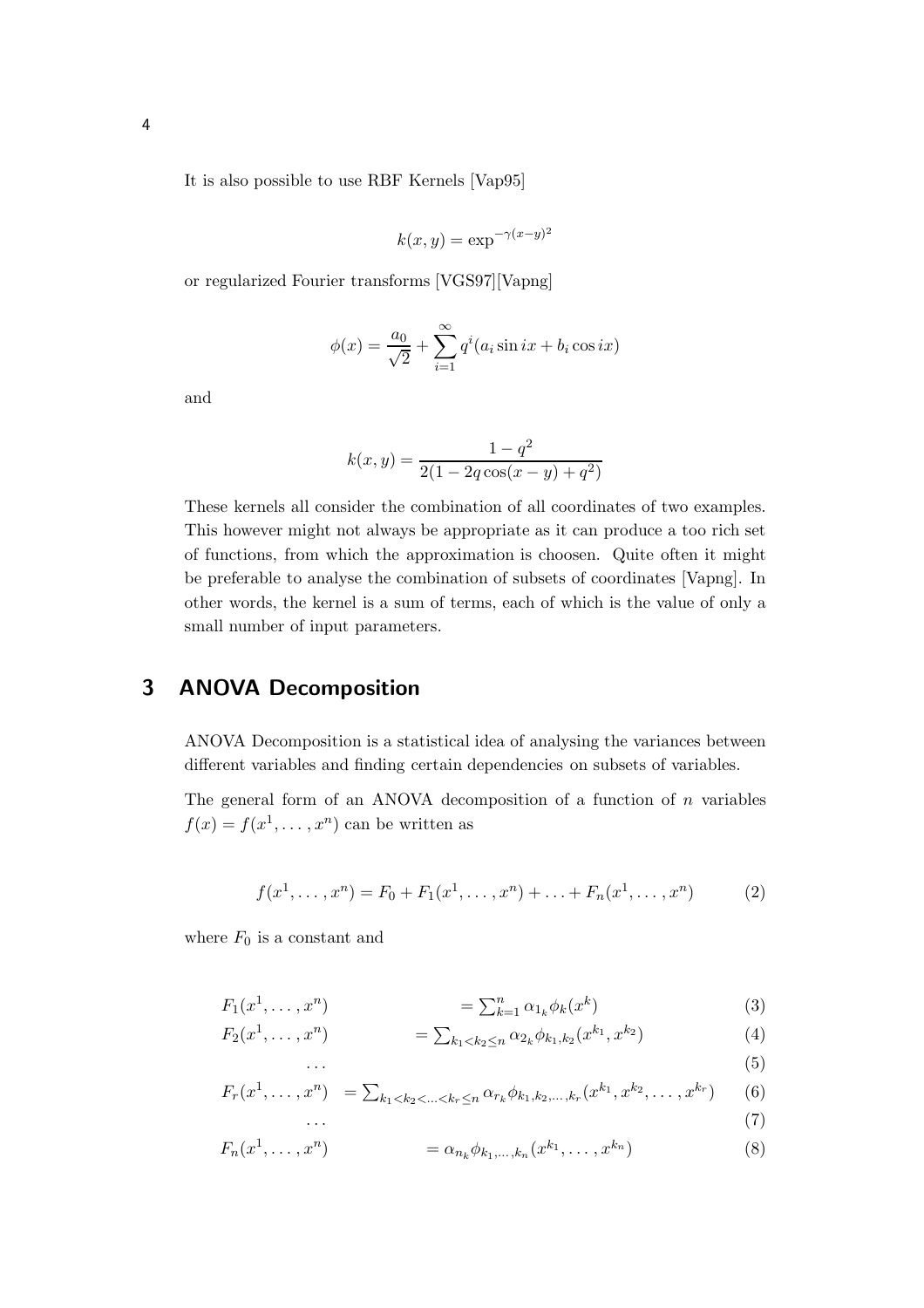where the functions  $\phi$  and coefficients  $\alpha$  are choosen according to some algorithm analysing the variances.

This very general idea is usually modified to consider onlz sets of variables of size p less than n and called  $p^{th}$  order ANOVA decomposition. Thus with increasing order hopefully a more exact approximation is found.

### 4 ANOVA Decomposition Kernels

The ANOVA decomposition idea is very simplistically converted into kernels by ignoring the idea of analysing variances and concentrating on all possible subsets of variables up to a certain size. The heuristic here is that the SVM will choose coefficients such that analysis of variables by the kernel is not necessary.

Kernels are generated from this in the usual way by replacing the coefficients by an identical term for the second parameter/vector of the kernel.

To be able to use standard multiplicative kernels we have to make some restrictions on the functions we use. Assume all functions  $\phi_{k_1,\dots,k_m}(x^{k_1},\dots,x^{k_m}) =$  $\prod_{i=1}^m \phi_{k_i}(x^{k_i})$ , so we are using a multiplicative form. Further assume  $\forall \phi_{k_i}(x^{k_i}) =$  $\phi(x^{k_i})$ , this is our non-linear transformation into a different space, which is the same for all coordinates. Finally assume the one-dimensional kernel is  $k(x, y) = \phi(x)\phi(y)$ . Now we can create kernel functions from the functions  $F_1$ to  $F_n$ :

$$
K_1(x, y) = \sum_{k=1}^{n} \phi(x^k) \phi(y^k) = \sum_{k=1}^{n} k(x^k, y^k)
$$
 (9)

$$
K_2(x,y) = \sum_{1 \le k_1 < k_2 \le n} \phi(x^{k_1}) \phi(x^{k_2}) \phi(y^{k_1}) \phi(y^{k_2}) \tag{10}
$$

$$
= \frac{1}{2} \left[ \sum_{k_1=1}^n \sum_{k_2=1}^n \phi(x^{k_1}) \phi(x^{k_2}) \phi(y^{k_1}) \phi(y^{k_2}) - \sum_{k_1=1}^n \phi(x^k) \phi(x^k) \phi(y^k) \phi(y^k) \right]
$$
\n(11)

$$
= \frac{1}{2} \left[ \sum_{k_1=1}^n \sum_{k_2=1}^n k(x^{k_1}, y^{k_1}) k(x^{k_2}, y^{k_2}) - \sum_{k=1}^n (k(x^k, y^k))^2 \right]
$$
(12)

 $k=1$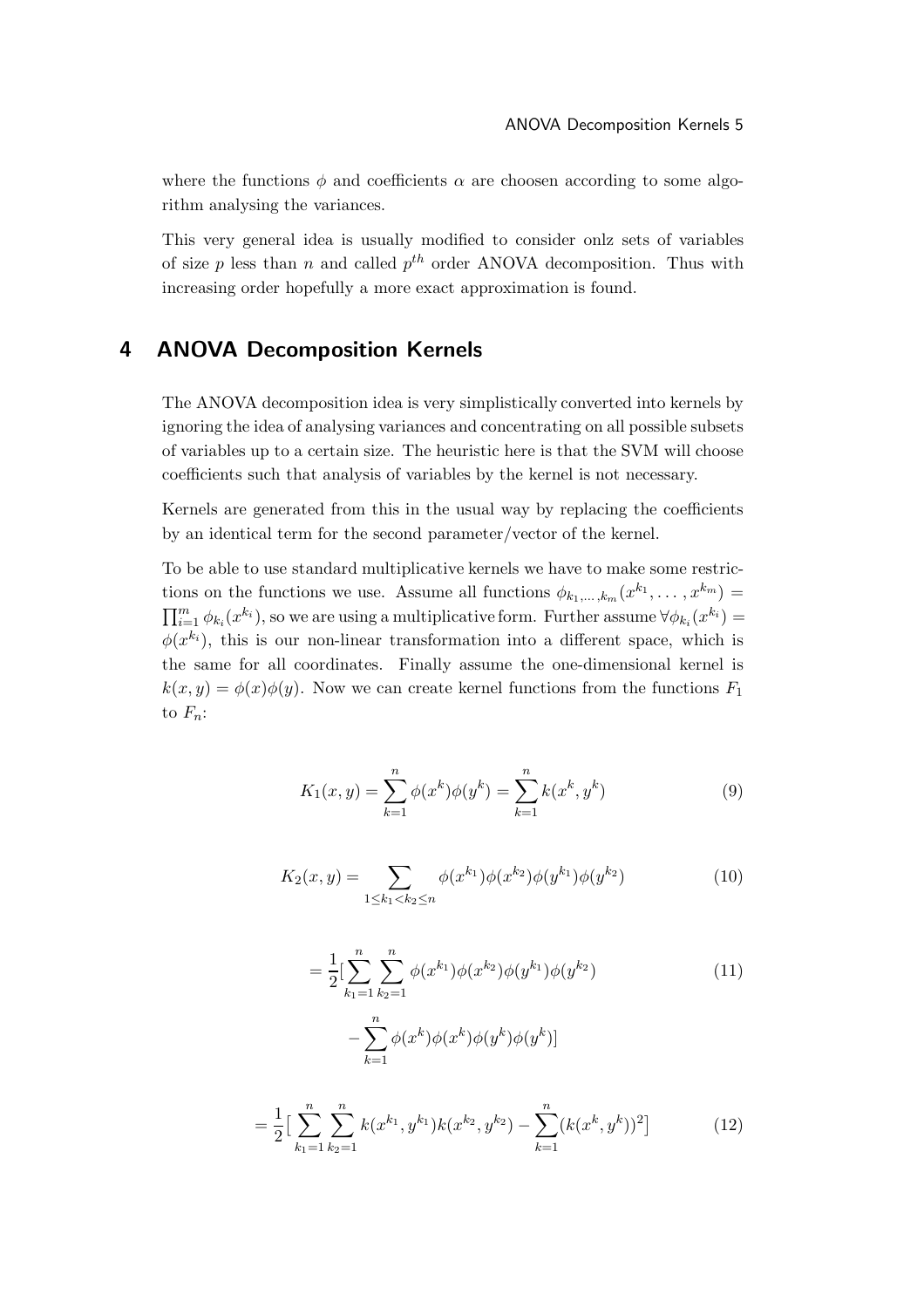and from (C. Burges and V. Vapnik, 95) the following recurrent procedure can be used.

Let 
$$
K^s(x, y) = \sum_{i=1}^n (k(x^i, y^i))^s
$$
 and  $K_0(x, y) = 1$  then

$$
K_p(x, y) = \sum_{1 \le k_1 < \ldots < k_p \le n} k(x^{k_1}, y^{k_1}) \times \ldots \times k(x^{k_p}, y^{k_p}) \tag{13}
$$

$$
K_p(x,y) = \frac{1}{p} \sum_{s=1}^p (-1)^{s+1} K_{p-s}(x,y) K^s(x,y)
$$
 (14)

This recurrent procedure is very efficient as all lower orders can be calculated at the same time.

There are two ways of using ANOVA decomposition to produce kernels of order  $p.$  The first method includes order  $p$  and all lower orders:

$$
K(x, y) = \sum_{i=1}^{p} K_p(x, y)
$$
 (15)

The second method only includes order p:

$$
K(x, y) = K_p(x, y)
$$
\n<sup>(16)</sup>

In our experiments we used ANOVA decompositions of the latter type, only considering a term of exactly order p.

#### 5 Experiments

#### 5.1 Data

Our experiments were conducted on the Boston housing problem from StatLib at Carnegie Mellon University [HR78]. This is a well known data set for testing non-linear regression methods. Previous uses include Drucker et al. [DBK+97] and Breiman [Bre94].

The data set consists of 506 cases in which 12 continuous variables and 1 binary variable determine the median house price in a certain area of Boston in thousands of dollars. The prices lie between \$5000 and \$50000 in units of \$1000.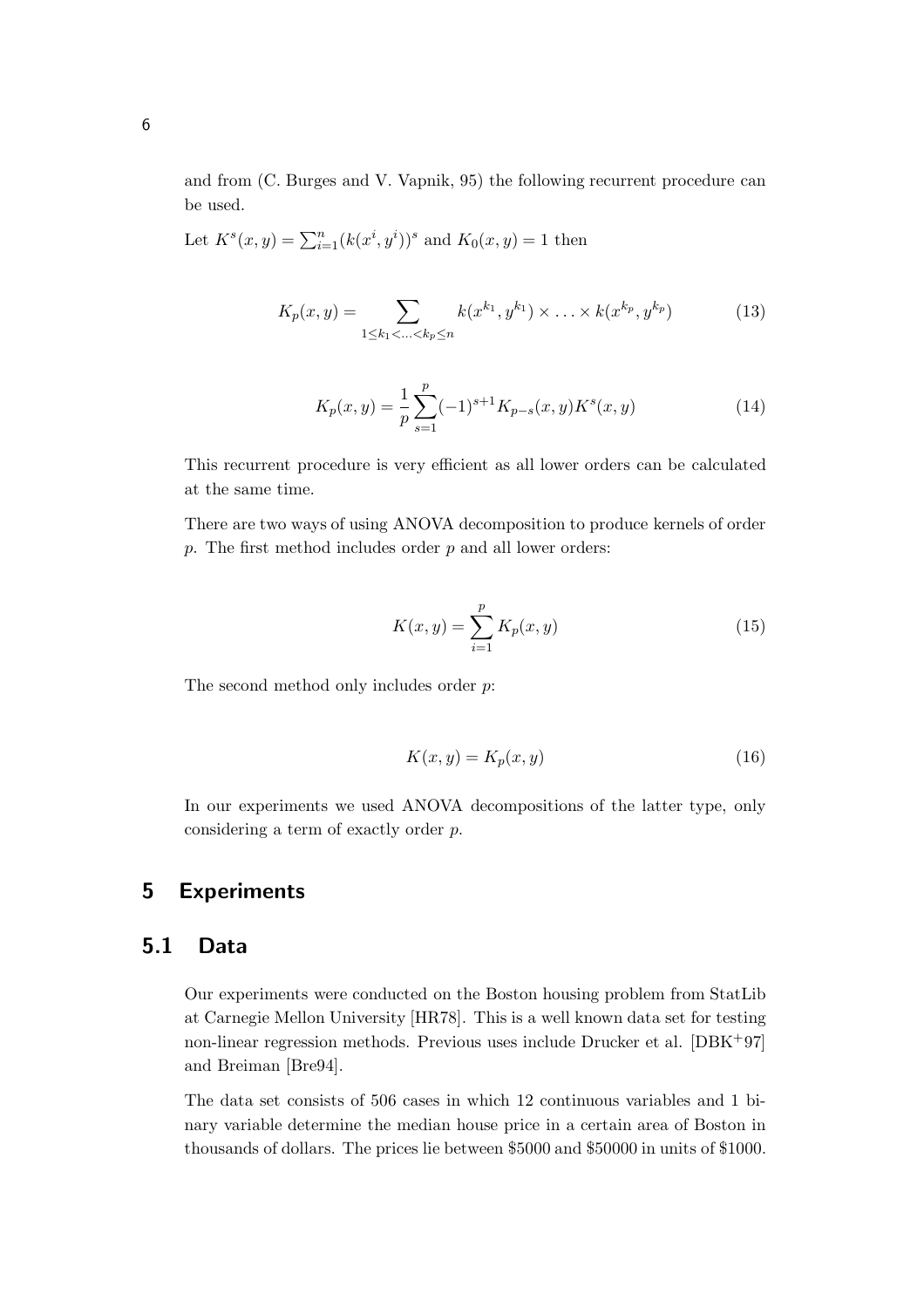### 5.2 Method

As the data set is very small we decided to follow Drucker et al. [DBK+97] and partition the data randomly 100 times for 100 trials into a training set of 401 cases, a validation set of 80 cases and a test set of 25 cases.

For each trial we created SVMs for linear spline kernels, ANOVA linear spline kernels and polynomial kernels.

For each kernel we selected a set of parameters which gave the smallest error on the validation set and then measured the error on the test set.

### 5.3 SVM Parameters

For the spline kernels it is important that all variables are greater than 0, so we scaled the data linearly and shifted it, such that the values of each variable lie between 0 and 1. For the polynomials we used the same technique to make all variables lie between -1 and 1.

The parameters that had to be chosen were the kernel specific parameters, i.e. the order of ANOVA decomposition and the degree of the polynomial kernel. For the ANOVA decomposition we choose 2, 4, 6, 8, 10 and 13, as the intermediate orders did not seem to improve the result much in previous experiments. For the polynomial kernel, we followed Drucker et al.  $[DBK+97]$ in choosing 4 and 5 as the recommended degree.

The next parameter to be chosen is independent of the kernel and determines the accuracy of the regression. It defines the amount by which a training set point is allowed to diverge from the regression. This is the so-called  $\epsilon$ -margin or  $\epsilon$ -tube and was chosen as 1, 2, 3, 4 and 5 in turn [SWG<sup>+96]</sup>.

The final parameter is the upper bound  $C$  on the Lagrangian multipliers. This was chosen to minimize the error on the validation set using a heuristic technique which minimized C until the validation set error increased.

### 5.4 Results

After creating about 50,000 SVM for the ANOVA splines and selecting 100 from them on the basis of the minimal validation set error. Then creating about 15,000 SVM for polynomial kernels and again selecting 100 from them. Finally creating about 8,000 SVM for the spline kernel and selecting another 100 from them. We calculated the average error for every kernel over the 100 trials.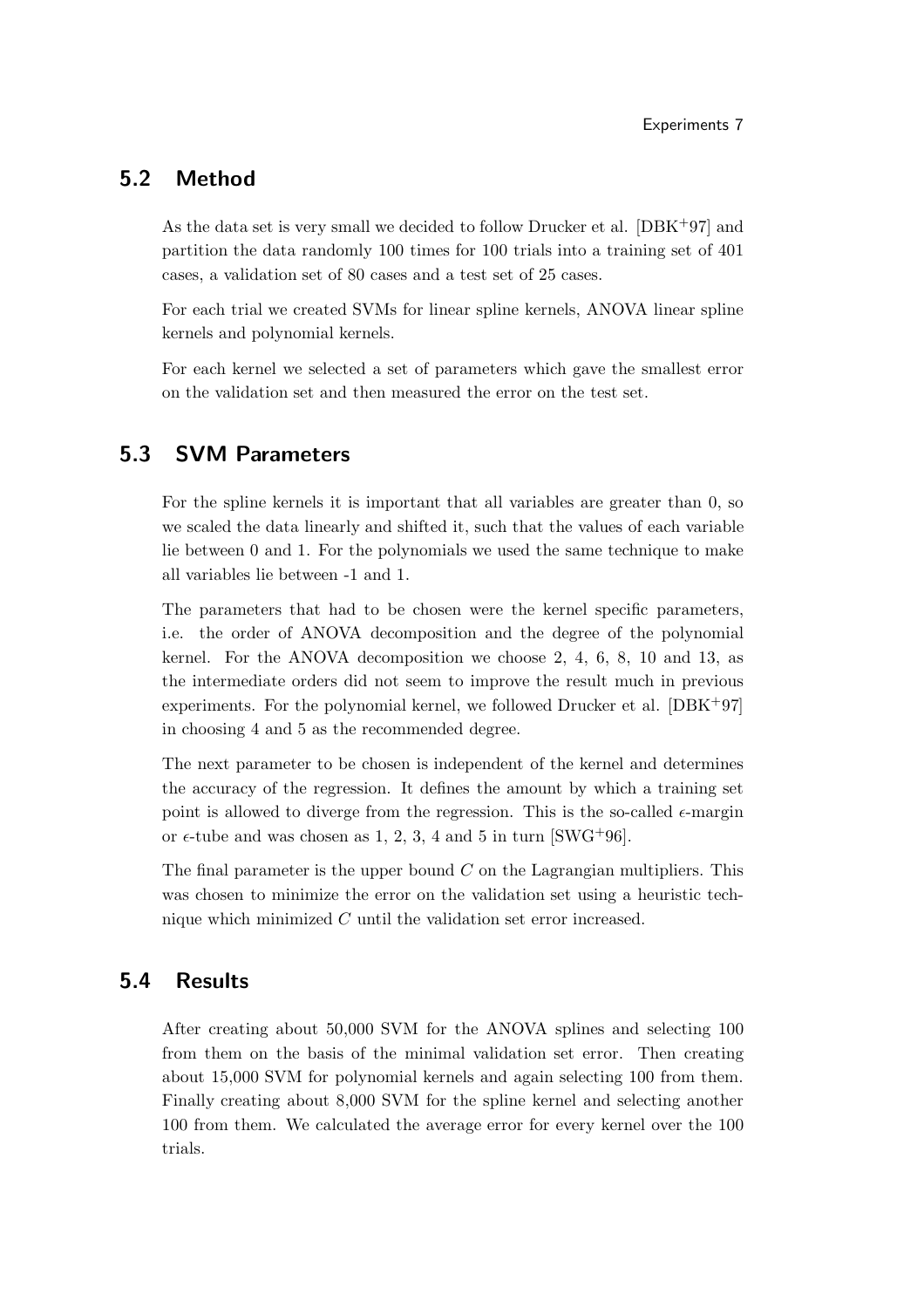We produced all of the following results except for the Bagging on the same 100 datasets. Drucker's result for polynomial SVM is better than ours, but given the high variance, this is probably due to the random selection of training, validation and test sets. Breiman has a higher mean square error, which is probably due to the data selection, but can be viewed as an indication of bagging regression trees.

Error rates on the test set:

| Kernel          | Avg. Square Error | Variance |
|-----------------|-------------------|----------|
| Bagging [Bre94] | 11.7              |          |
| Polynomial      | 8.28              | 24.02    |
| <b>Splines</b>  | 7.87              | 12.67    |
| ANOVA Splines   | 7.56              | 8.70     |

Error rates on the validation set:

| Kernel         | Avg. Square Error | Variance |
|----------------|-------------------|----------|
| Polynomial     | 7.14              | 4.66     |
| <b>Splines</b> | 6.46              | 2.14     |
| ANOVA Splines  | 6.07              | 1.61     |

The experiments show that Splines and ANOVA Splines can outperform Polynomials in fitting complicated functions to the Boston housing data, but what seems to be far more significant is that the variance is far lower for the ANOVA Splines than the other two methods.

The average order of ANOVA kernels choosen was approximately 8.5.

The parameter selection can be improved if the estimated VC dimension is found. This unfortunately involves finding the radius of the smallest circle enclosing the support vectors or training points in feature space, which is an optimisation problem of non-trivial scale; it has to be done for every SVM if the more accurate method using the support vectors is used.

#### 6 Conclusion and Further research

ANOVA decomposition kernels provide far better result than previous kernels on the Boston housing data, which is a standard statistical test for non-linear regression estimation. They also provide better results than other known statistical methods.

The Boston housing data is a highly complex set of data, as shown by the high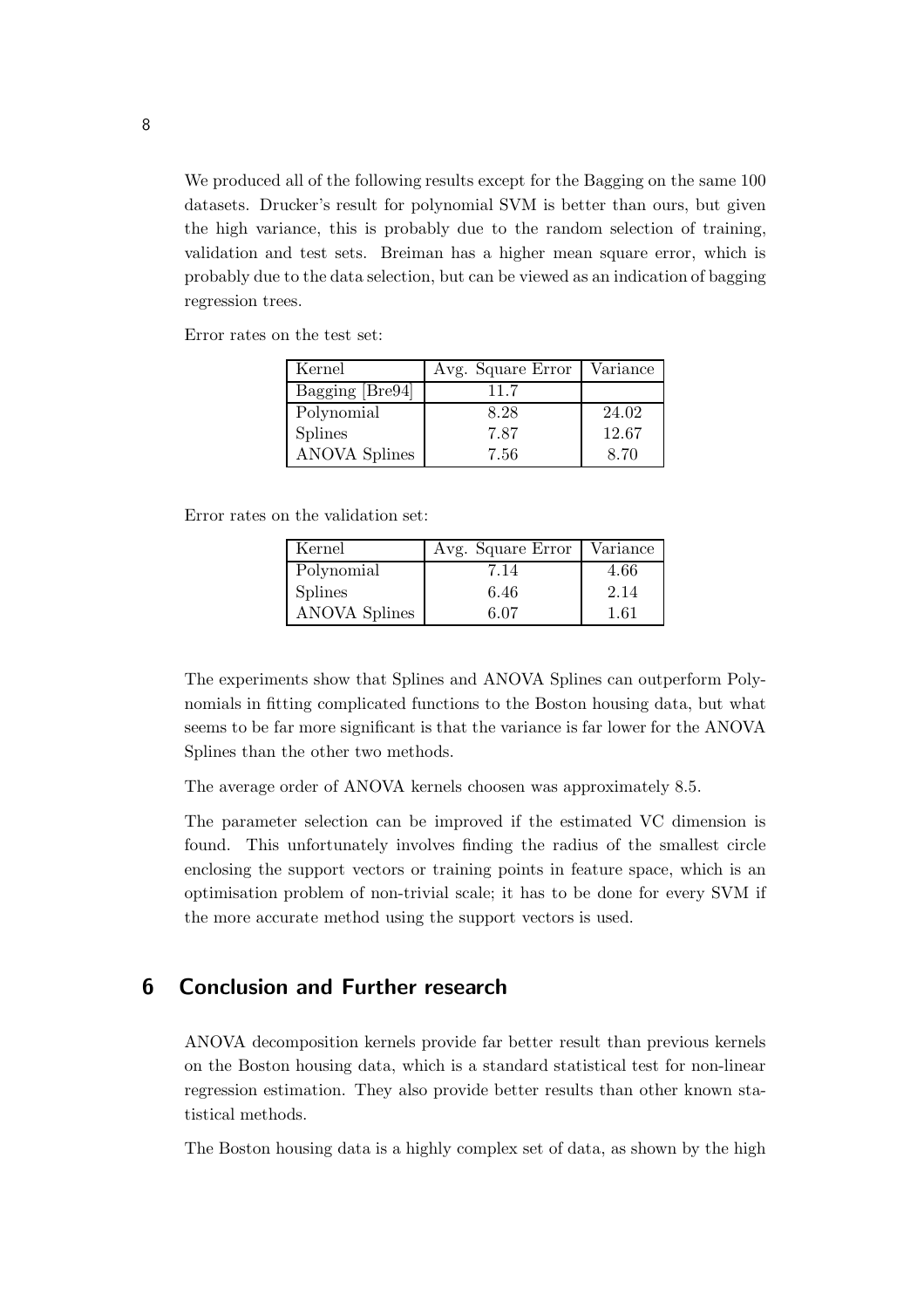average order of ANOVA decomposition kernel choosen.

ANOVA decomposition is applicable to many kernels like Fourier expansions, Hermite polynomials and Radial Basis Functions.

Further research into the ANOVA decomposition kernels will investigate kernels which include lower order components and better ways of parameter selection using the estimated VC-dimension.

### A Detailed results for ANOVA Splines

### A.1 Validationset

| Validationset                                                                    |         |
|----------------------------------------------------------------------------------|---------|
| Order $\rightarrow$<br>Average                                                   |         |
| Epsilon $\downarrow$<br>8<br>6<br>13<br>2<br>4<br>10<br>8.42                     | 7.49    |
| 5<br>12.4686<br>10.9934<br>10.5647<br>10.4556<br>10.4595<br>10.6977              |         |
| 10.8151<br>9.40033<br>8.8315<br>8.64783<br>8.59072<br>8.64192<br>4               |         |
| 3<br>11.2732<br>8.23963<br>7.79875<br>7.65453<br>7.62412<br>8.78097              |         |
| $\overline{2}$<br>7.26806<br>10.8223<br>8.93634<br>7.92361<br>7.08321<br>7.01415 |         |
| 11.6426<br>12.4472<br>10.1781<br>8.68552<br>8.45711<br>8.01343                   |         |
| <b>Best Validation Choice</b>                                                    |         |
| 1.74<br>6.07388                                                                  |         |
| <b>Best Possible Choice</b>                                                      |         |
| 1.86                                                                             | 7.15957 |
| Variance<br>Order $\rightarrow$                                                  |         |
| Epsilon $\downarrow$<br>6<br>8<br>13<br>8.42<br>10<br>2<br>4                     | 7.49    |
| 5<br>13.3099<br>4.7851<br>3.44014<br>3.4289<br>3.4397<br>3.8416                  |         |
| 4<br>16.3255<br>6.61926<br>3.69692<br>2.8108<br>3.48514<br>2.88847               |         |
| 3<br>34.7403<br>9.80767<br>5.66673<br>3.84857<br>3.72945<br>3.14507              |         |
| 2<br>44.0485<br>15.3163<br>7.00057<br>3.66771<br>4.37857<br>3.99546              |         |
| 78.7126<br>13.8619<br>13.145<br>69.0754<br>33.5665<br>12.2989                    |         |
| <b>Best Validation Choice</b>                                                    |         |
| 0.5924<br>1.60717                                                                |         |
| <b>Best Possible Choice</b>                                                      |         |
| 0.7804                                                                           | 6.61306 |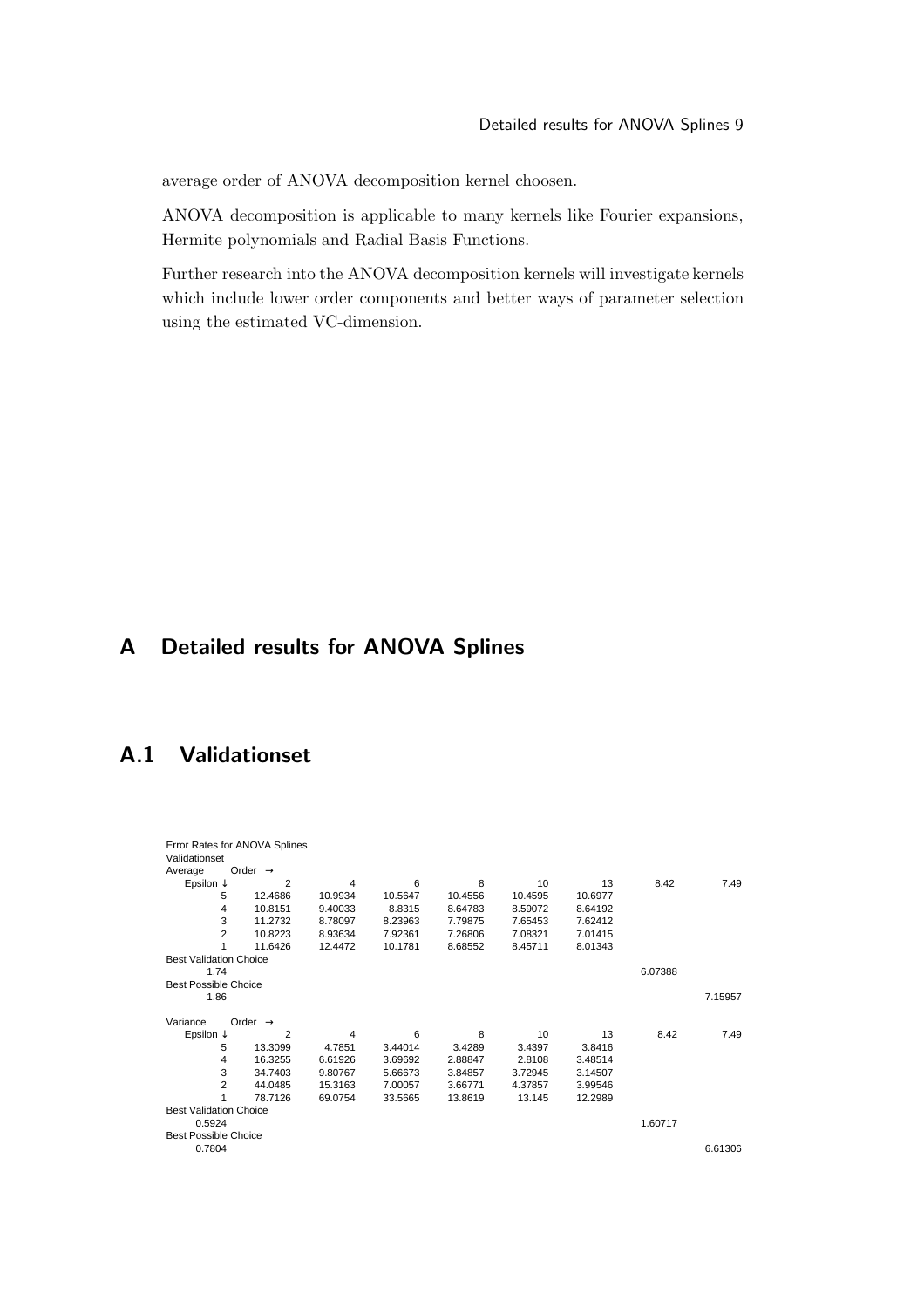

**Variance**



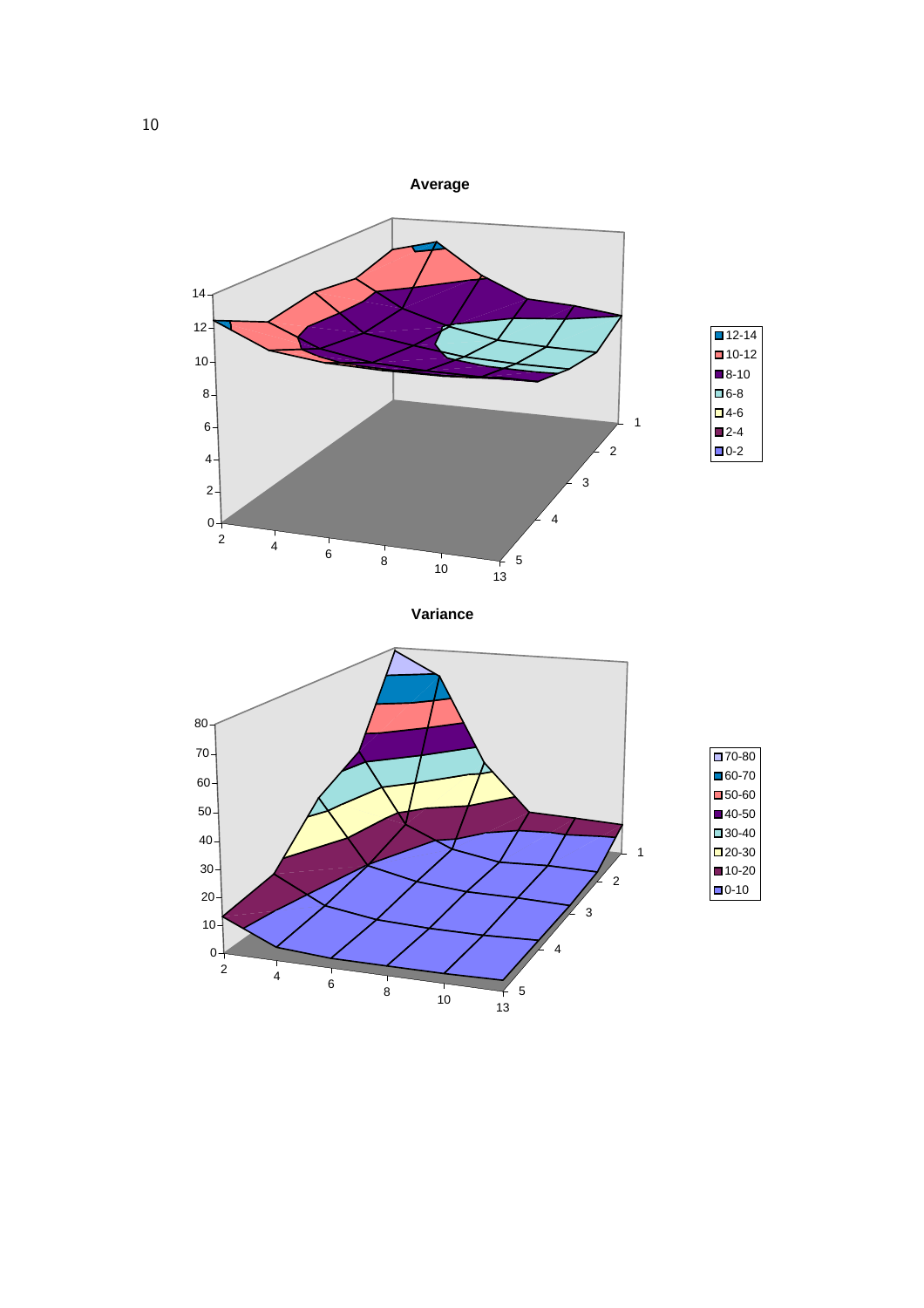## A.2 Test set

|                               | Error Rates for ANOVA Splines |         |         |         |         |         |         |         |
|-------------------------------|-------------------------------|---------|---------|---------|---------|---------|---------|---------|
| <b>Testset</b>                |                               |         |         |         |         |         |         |         |
| Average                       | Order $\rightarrow$           |         |         |         |         |         |         |         |
| Epsilon $\downarrow$          | $\overline{2}$                | 4       | 6       | 8       | 10      | 13      | 8.42    | 7.49    |
| 5                             | 13.9972                       | 12.5535 | 11.903  | 11.6752 | 11.5372 | 11.6018 |         |         |
| 4                             | 11.7445                       | 10.3886 | 10.0143 | 9.79649 | 9.76744 | 9.82794 |         |         |
| 3                             | 11.5712                       | 9.42329 | 9.31112 | 8.76714 | 8.69904 | 8.54496 |         |         |
| $\overline{2}$                | 11.5214                       | 9.955   | 8.74698 | 8.15614 | 8.07987 | 7.99673 |         |         |
|                               | 12.3519                       | 13.673  | 12.0951 | 10.6326 | 9.89504 | 9.3088  |         |         |
| <b>Best Validation Choice</b> |                               |         |         |         |         |         |         |         |
| 1.74                          |                               |         |         |         |         |         | 7.56228 |         |
| <b>Best Possible Choice</b>   |                               |         |         |         |         |         |         |         |
| 1.86                          |                               |         |         |         |         |         |         | 5.95217 |
|                               |                               |         |         |         |         |         |         |         |
| Variance                      | Order $\rightarrow$           |         |         |         |         |         |         |         |
| Epsilon $\downarrow$          | 2                             | 4       | 6       | 8       | 10      | 13      | 8.42    | 7.49    |
| 5                             | 33.9849                       | 16.3176 | 12.0308 | 12.7184 | 14.278  | 14.112  |         |         |
| 4                             | 27.3846                       | 14.2055 | 11.1405 | 10.7225 | 11.5706 | 12.7901 |         |         |
| 3                             | 30.7944                       | 16.1182 | 14.7702 | 12.0793 | 12.3369 | 14.6536 |         |         |
| $\overline{2}$                | 47.5293                       | 23.8555 | 14.4079 | 11.9633 | 11.2007 | 13.6755 |         |         |
|                               | 95.4371                       | 120.429 | 72.3163 | 41.9806 | 32.829  | 24.3272 |         |         |
| <b>Best Validation Choice</b> |                               |         |         |         |         |         |         |         |
| 0.5924                        |                               |         |         |         |         |         | 8.70254 |         |
| <b>Best Possible Choice</b>   |                               |         |         |         |         |         |         |         |
| 0.7804                        |                               |         |         |         |         |         |         | 5.86091 |



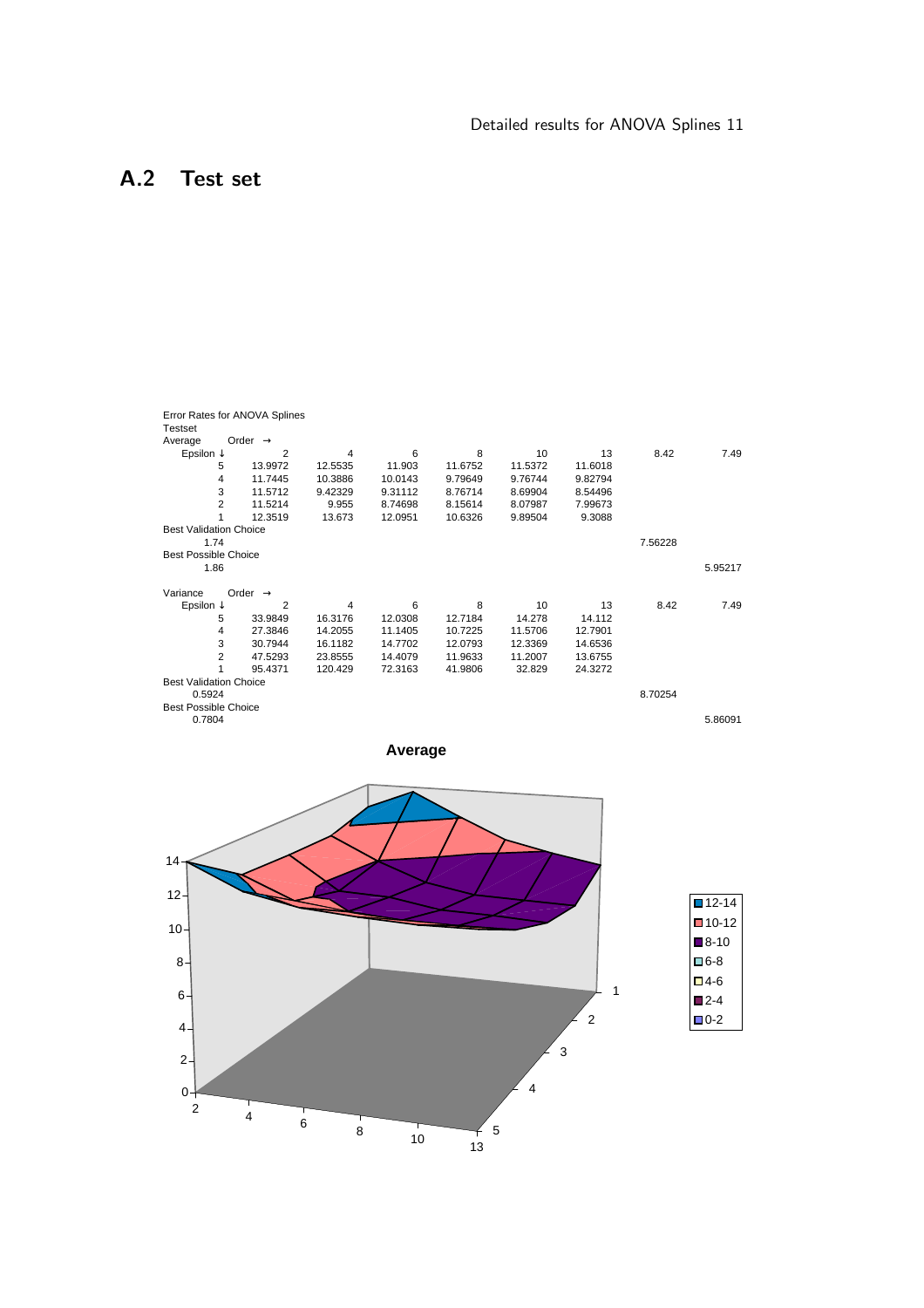

## A.3 Support Vectors

#### SVs for ANOVA Splines

|                               |                                                          |         |         |           |          |         | 7.49    |
|-------------------------------|----------------------------------------------------------|---------|---------|-----------|----------|---------|---------|
| 66.52                         | 60.8                                                     | 62.07   |         | 61.47     | 62.24    |         |         |
|                               | 81.77                                                    | 81.97   | 81.58   | 82.18     | 85.07    |         |         |
| 125.91                        | 115.37                                                   | 114.23  | 114.04  | 114.58    | 116.02   |         |         |
| 179.69                        | 172.14                                                   | 170.49  | 168.47  | 167.75    | 168.14   |         |         |
| 271.42                        | 270.84                                                   | 266.2   | 264.66  | 262.16    | 262.04   |         |         |
| <b>Best Validation Choice</b> |                                                          |         |         |           |          |         |         |
|                               |                                                          |         |         |           |          | 197.1   |         |
| <b>Best Possible Choice</b>   |                                                          |         |         |           |          |         |         |
|                               |                                                          |         |         |           |          |         | 191.77  |
|                               |                                                          |         |         |           |          |         |         |
|                               |                                                          |         |         |           |          |         |         |
| $\overline{2}$                | 4                                                        | 6       | 8       |           | 13       | 8.42    | 7.49    |
| 86.5896                       | 40.4                                                     | 40.0451 | 29.68   | 16.1091   | 17.3424  |         |         |
| 173.994                       | 76.7571                                                  | 60.2491 | 35.5036 | 41.5076   | 45.4451  |         |         |
| 345.702                       | 147.833                                                  | 86.4571 | 62.1584 | 53.3236   | 62.7796  |         |         |
| 377.974                       | 222.1                                                    | 167.31  | 111.509 | 81.8475   | 75.6204  |         |         |
| 95.4371                       | 217.034                                                  | 168.06  | 118.444 | 115.734   | 108.898  |         |         |
| <b>Best Validation Choice</b> |                                                          |         |         |           |          |         |         |
|                               |                                                          |         |         |           |          | 3432.55 |         |
| <b>Best Possible Choice</b>   |                                                          |         |         |           |          |         |         |
|                               |                                                          |         |         |           |          |         | 3937.64 |
|                               | Order $\rightarrow$<br>2<br>86.69<br>Order $\rightarrow$ | 4       | 6       | 8<br>62.2 | 10<br>10 | 13      | 8.42    |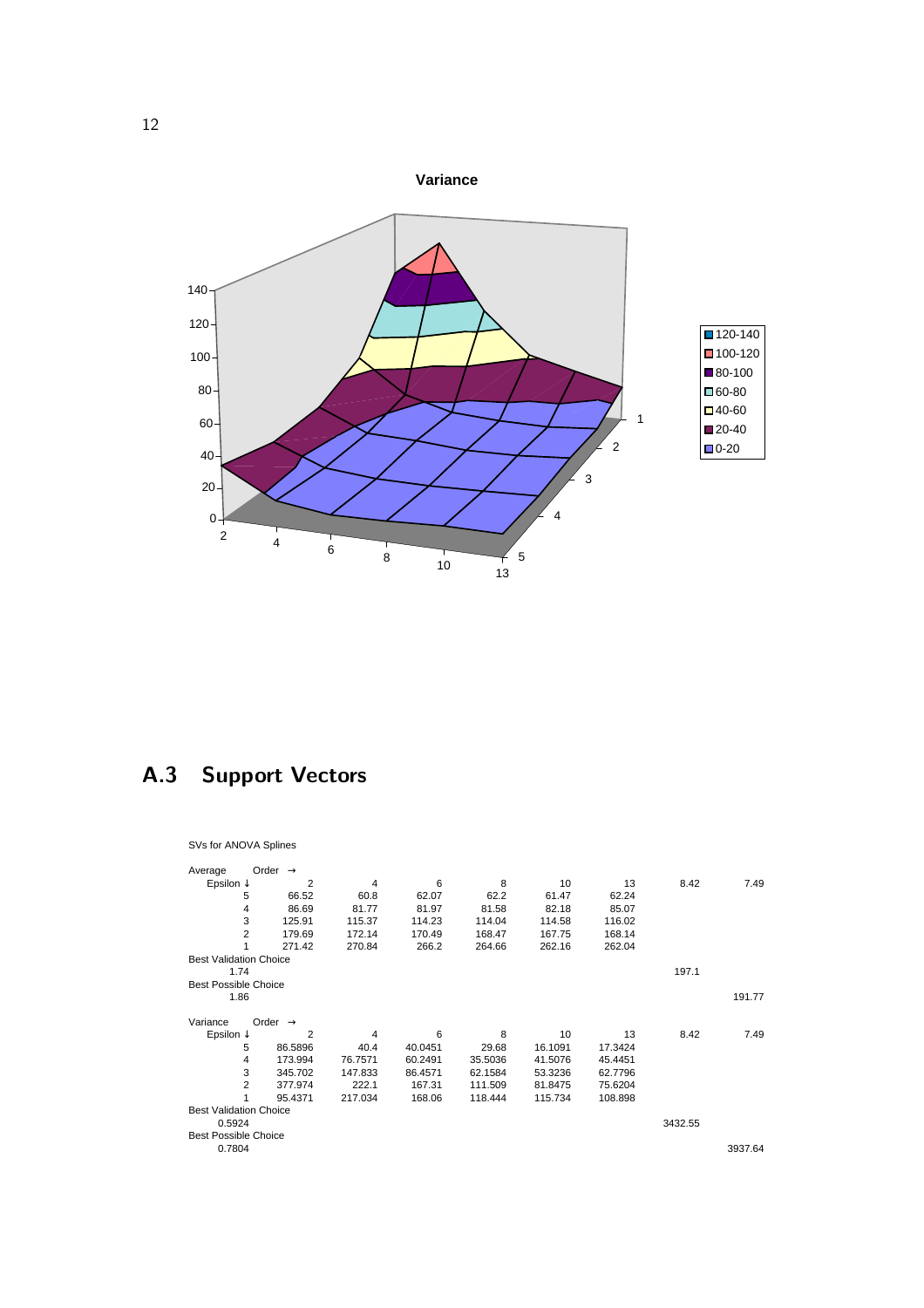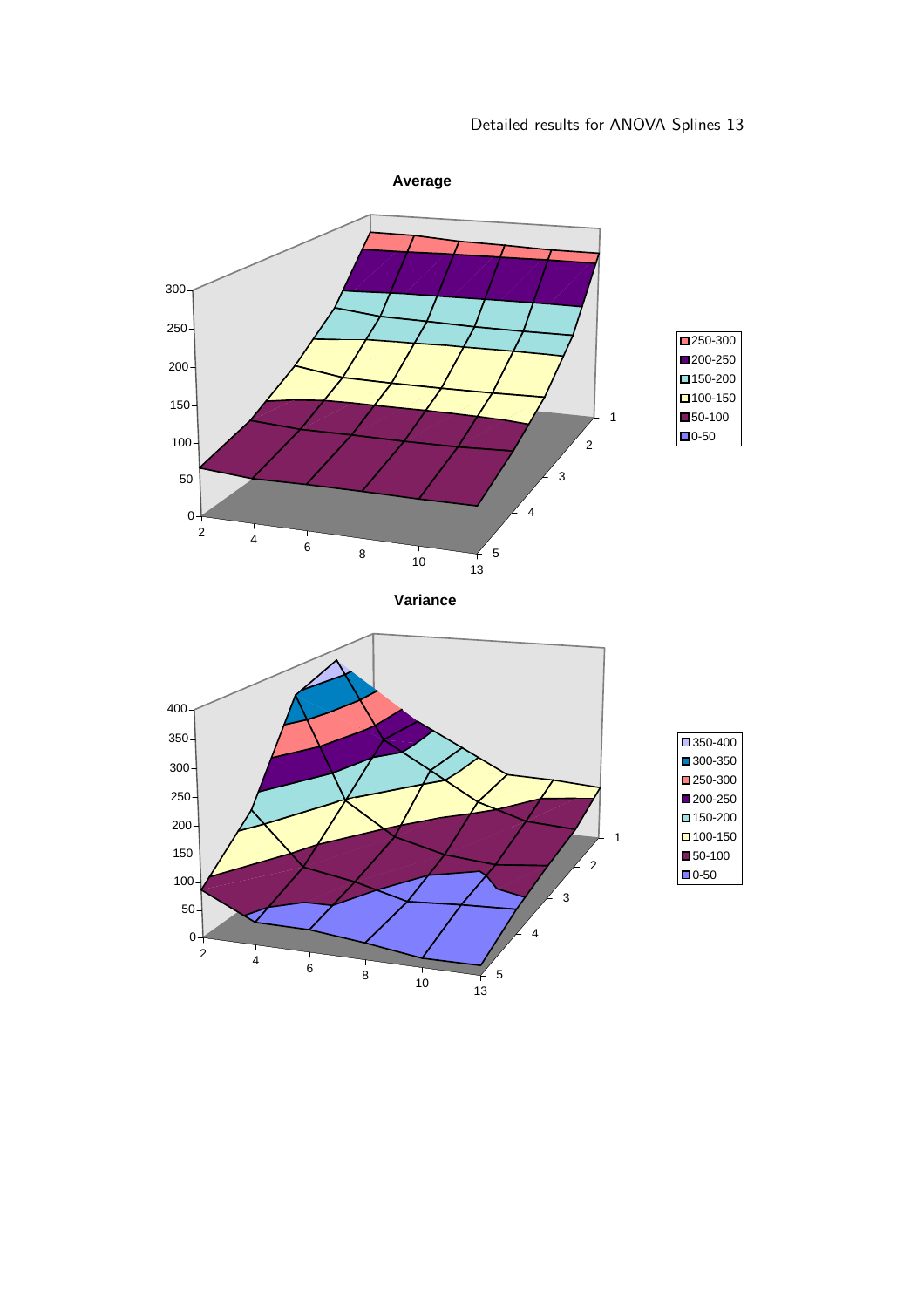# B Detailed results for Polynomials

## B.1 Validationset

| Validationset                 | <b>Error Rates for Polynomials</b> |         |         |         |
|-------------------------------|------------------------------------|---------|---------|---------|
| Average                       | Degree $\rightarrow$               |         |         |         |
| Epsilon $\downarrow$          | 4                                  | 5       | 4.46    | 4.6     |
| 4                             | 9.26585                            | 9.7689  |         |         |
| 3                             | 8.28579                            | 8.54029 |         |         |
| 2                             | 16.1042                            | 10.3822 |         |         |
| <b>Best Validation Choice</b> |                                    |         |         |         |
| 2.56                          |                                    |         | 7.13695 |         |
| <b>Best Possible Choice</b>   |                                    |         |         |         |
| 2.8                           |                                    |         |         | 8.1878  |
| Variance                      | Degree<br>$\rightarrow$            |         |         |         |
| Epsilon $\downarrow$          | 4                                  | 5       | 4.46    | 4.6     |
| 4                             | 6.27531                            | 12.2083 |         |         |
| 3                             | 6.39339                            | 12.6696 |         |         |
| 2                             | 252.663                            | 28.2594 |         |         |
| <b>Best Validation Choice</b> |                                    |         |         |         |
| 2.56                          |                                    |         | 4.663   |         |
| <b>Best Possible Choice</b>   |                                    |         |         |         |
| 2.8                           |                                    |         |         | 14.5635 |

**Average**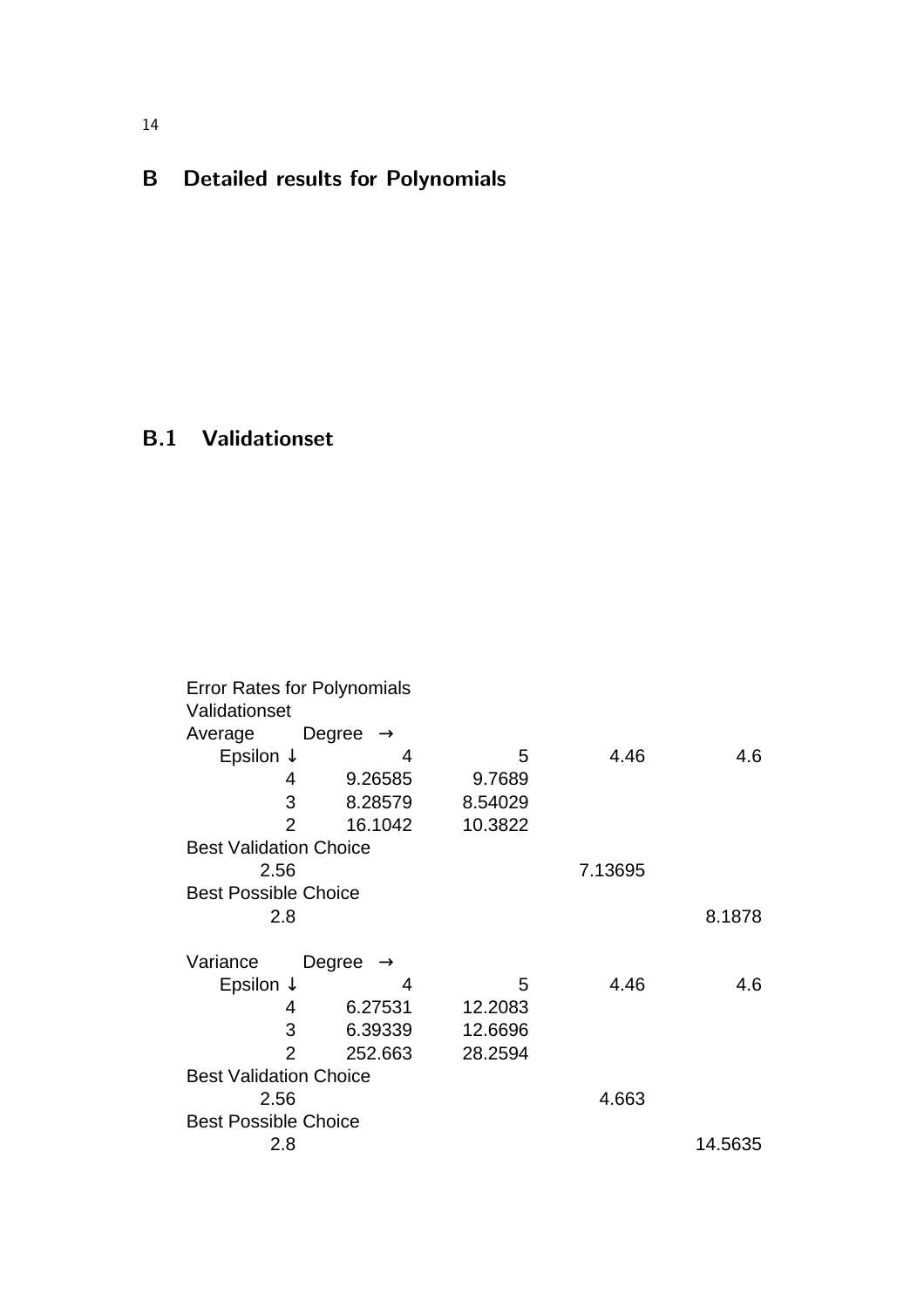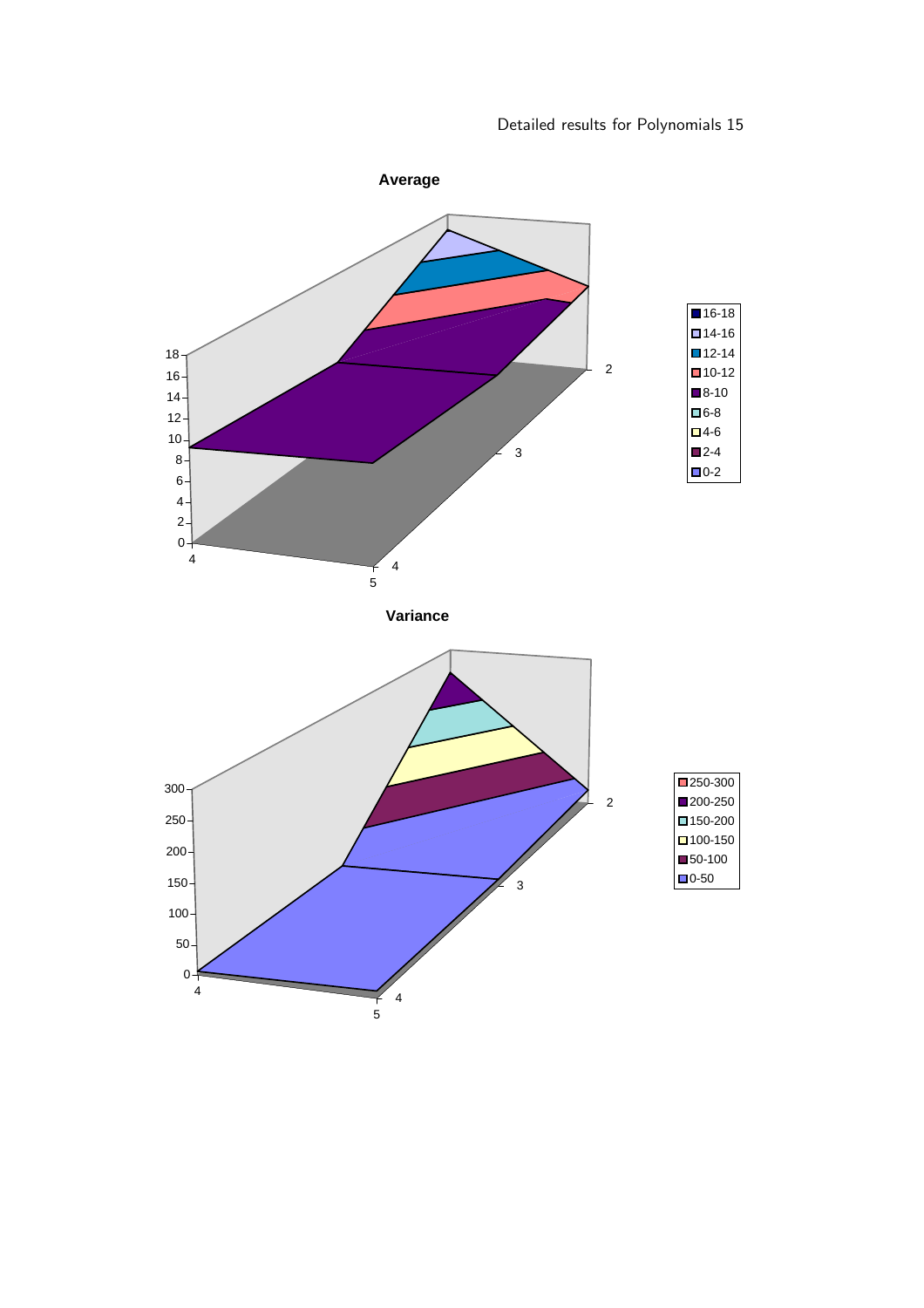### B.2 Test set

Error Rates for Polynomials **Testset** Average Degree → Epsilon  $\downarrow$  4 4 5 4.46 4.6 4 10.2415 10.2481 3 9.07575 9.13913 2 19.0249 11.0433 Best Validation Choice 2.56 8.27855 Best Possible Choice 2.8 7.564 Variance Degree → Epsilon  $\downarrow$  4 4 5 4.46 4.6 4 26.3263 12.2083 3 36.3981 45.9214 2 665.442 53.4141 Best Validation Choice 2.56 24.0213 Best Possible Choice 2.8 22.5756

**Average**



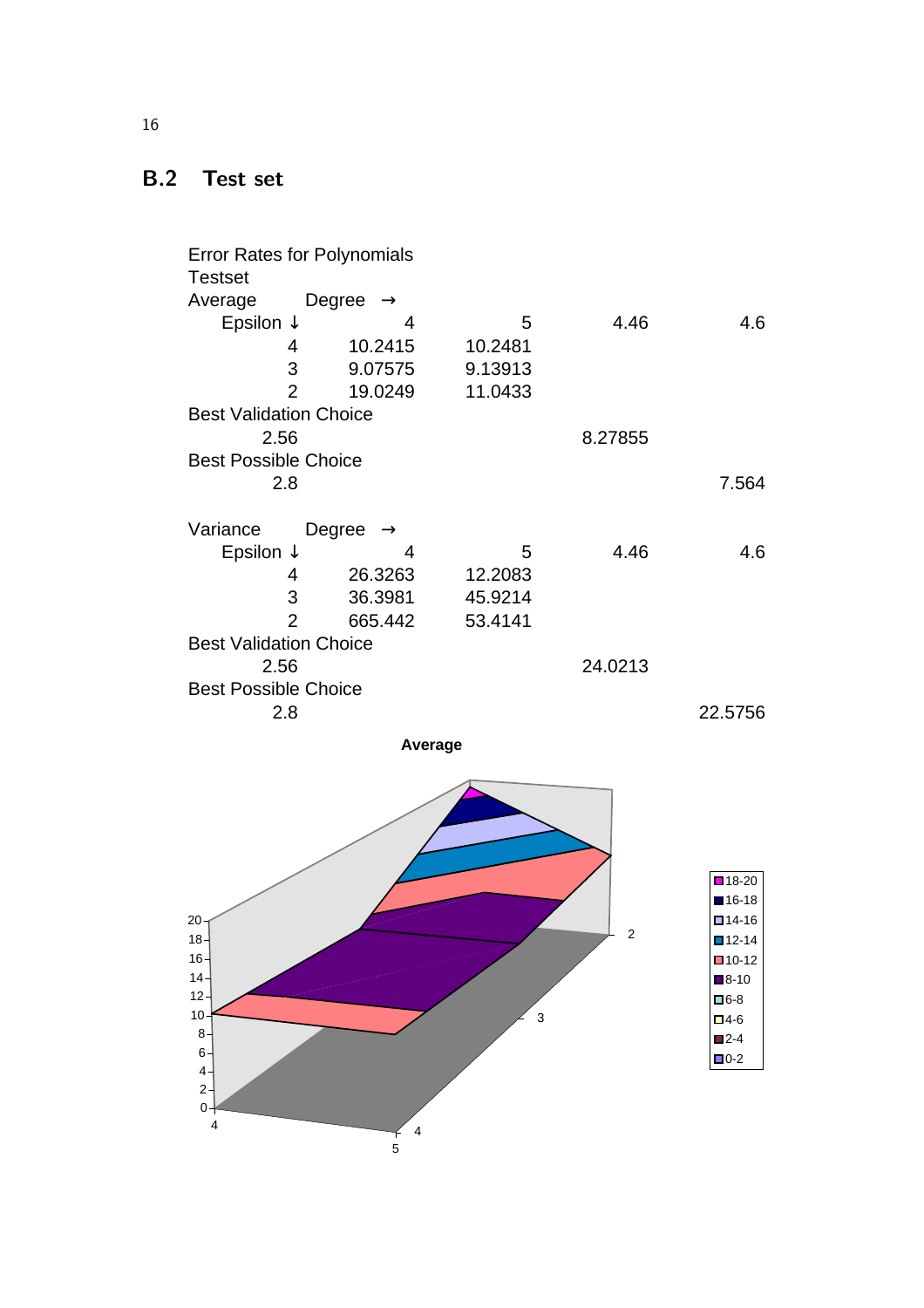

# B.3 Support Vectors

| Average                       | Degree $\rightarrow$    |         |         |         |  |
|-------------------------------|-------------------------|---------|---------|---------|--|
| Epsilon $\downarrow$          | 4                       | 5       | 4.46    | 4.6     |  |
| 4                             | 73.5                    | 74.02   |         |         |  |
| 3                             | 107.96                  | 107.17  |         |         |  |
| 2                             | 190.06                  | 182.97  |         |         |  |
| <b>Best Validation Choice</b> |                         |         |         |         |  |
| 2.56                          |                         |         | 133.46  |         |  |
| <b>Best Possible Choice</b>   |                         |         |         |         |  |
| 2.8                           |                         |         |         | 122.85  |  |
|                               |                         |         |         |         |  |
| Variance                      | Degree<br>$\rightarrow$ |         |         |         |  |
| Epsilon $\downarrow$          | 4                       | 5       | 4.46    | 4.6     |  |
| 4                             | 95.75                   | 51.0596 |         |         |  |
| 3                             | 176.138                 | 131.261 |         |         |  |
| $\overline{2}$                | 659.376                 | 405.809 |         |         |  |
| <b>Best Validation Choice</b> |                         |         |         |         |  |
| 2.56                          |                         |         | 1325.83 |         |  |
| <b>Best Possible Choice</b>   |                         |         |         |         |  |
| 2.8                           |                         |         |         | 1337.35 |  |
|                               |                         |         |         |         |  |

**Average**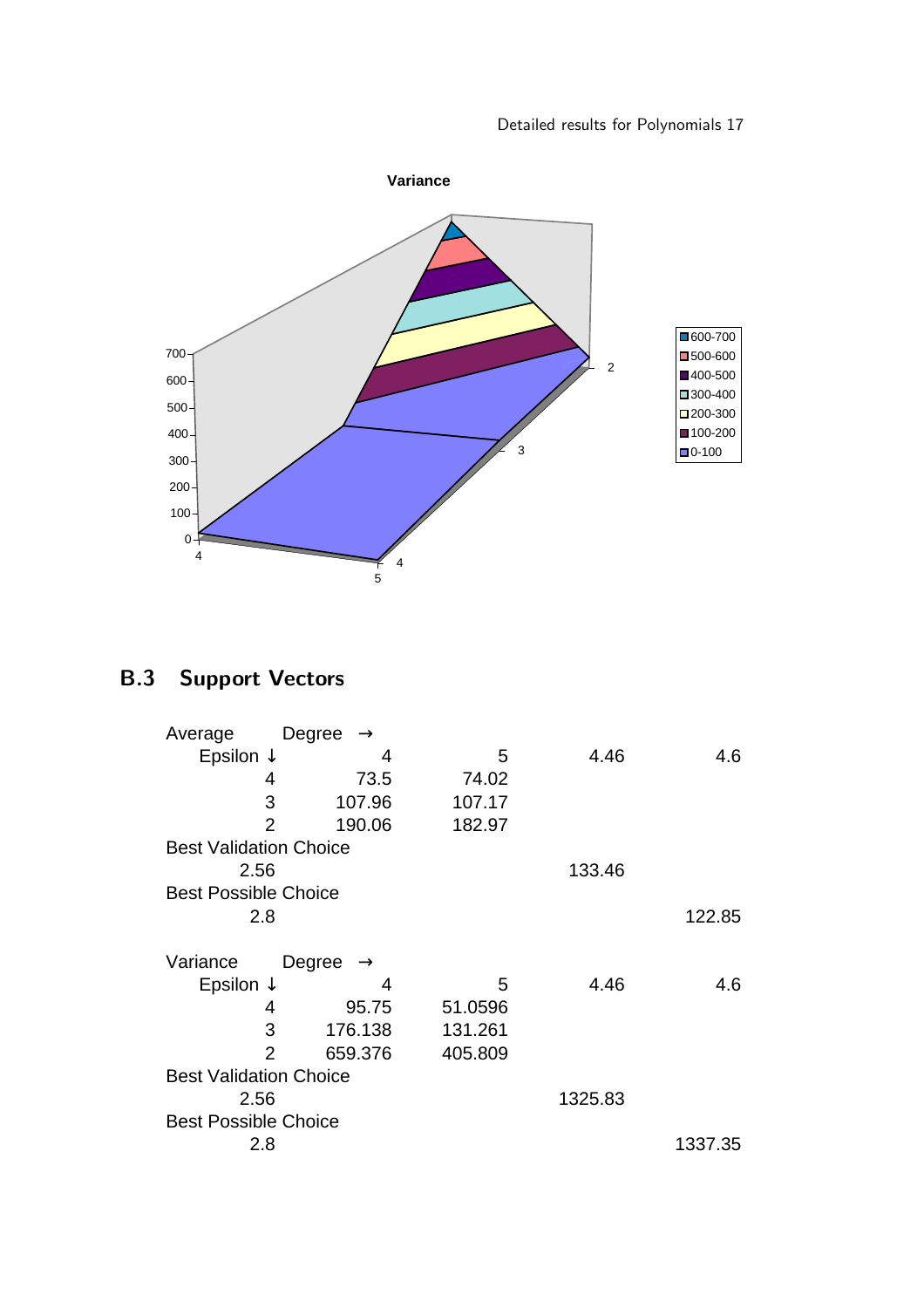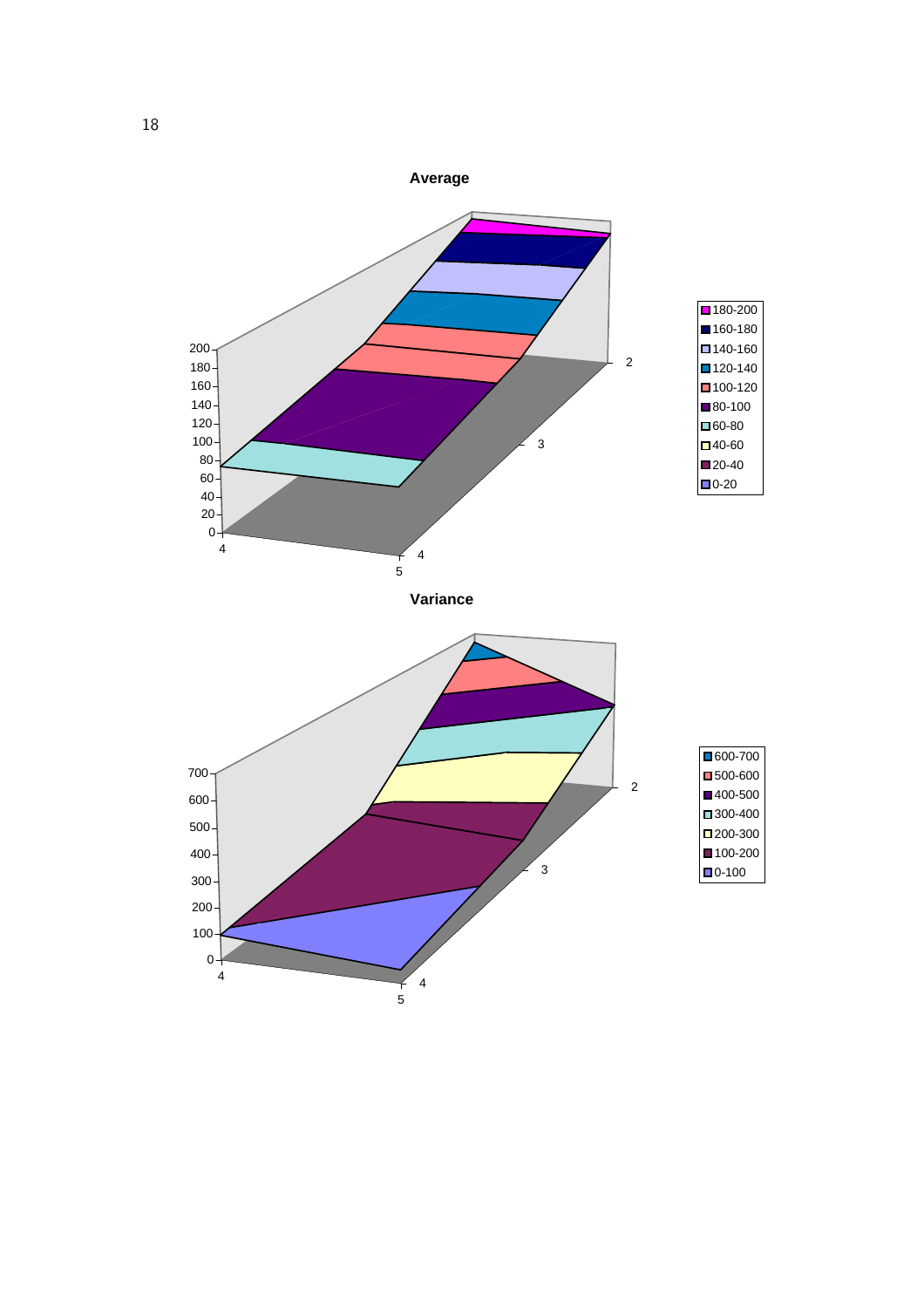## C Detailed results for Splines

### C.1 Validationset

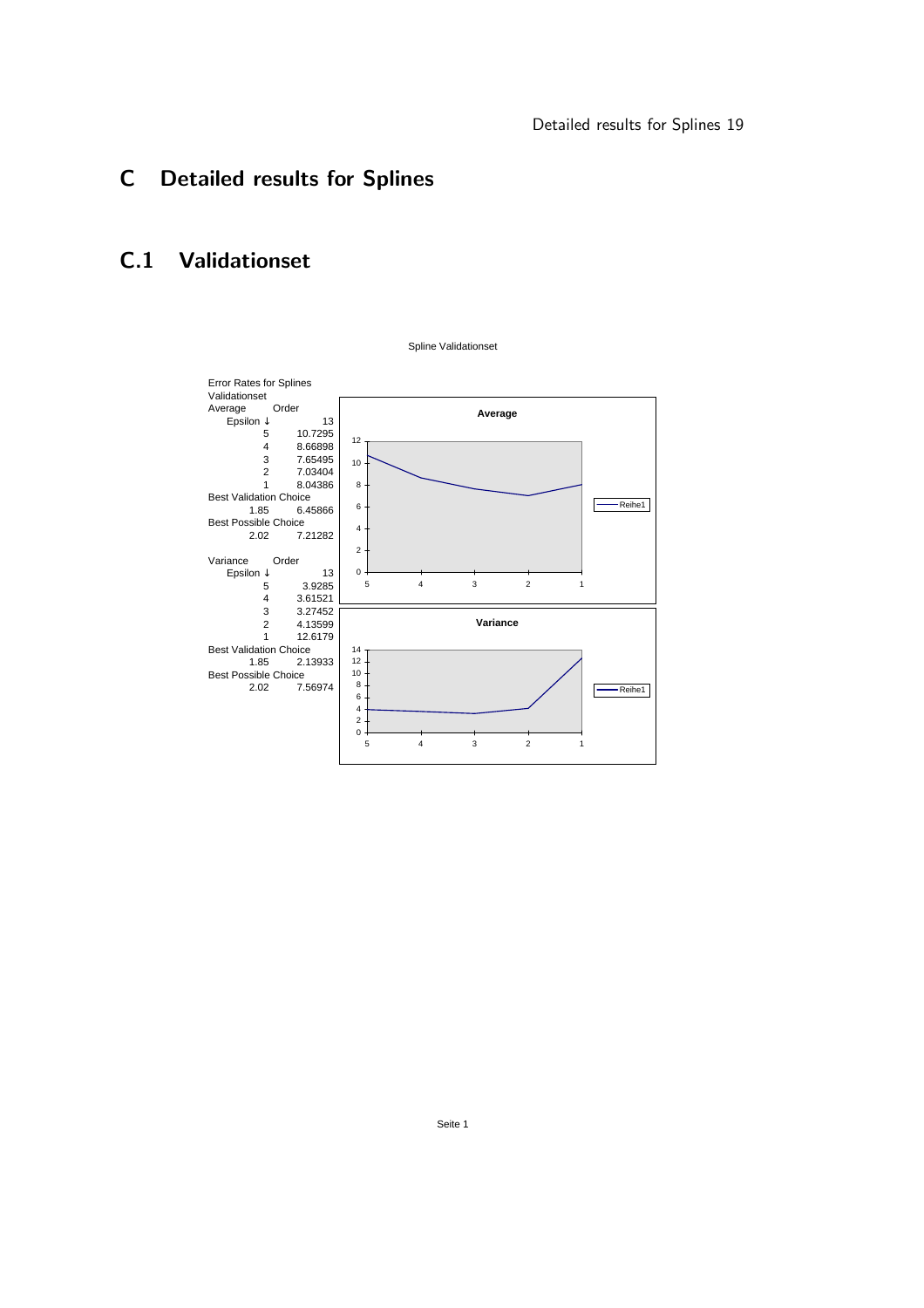### C.2 Test set





20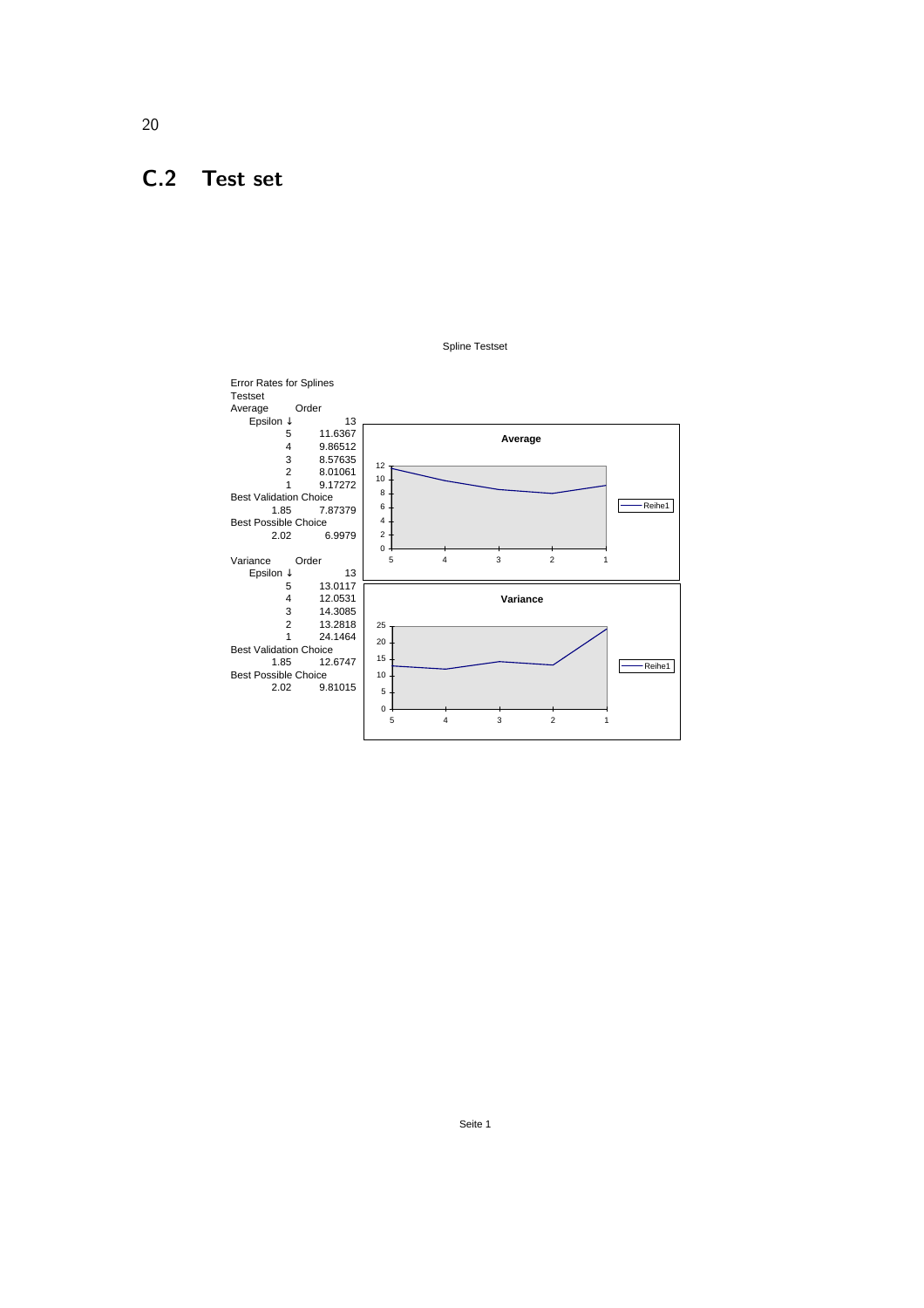## C.3 Support Vectors



Spline SVs